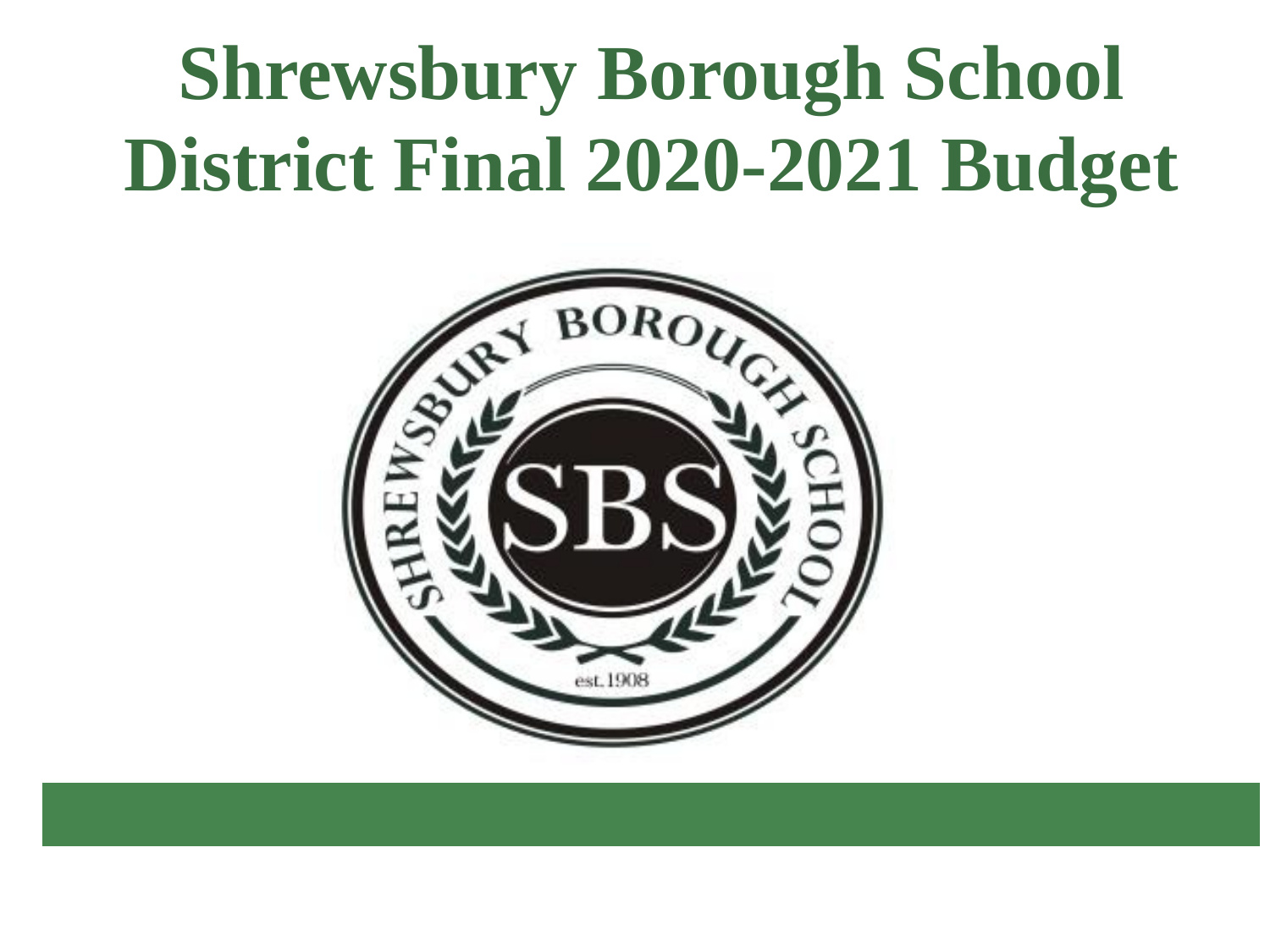# **SBS Mission Statement:**

**2**

**The mission of the Shrewsbury Borough School District, a system built on successful cooperation among family, school and community, is to prepare all students to achieve excellence and to become responsible citizens through rigorous educational programs consistent with the New Jersey Core Curriculum Content Standards and which respect individual differences and diversity. Students will be prepared to meet the challenges presented in the regional high school and the world beyond.**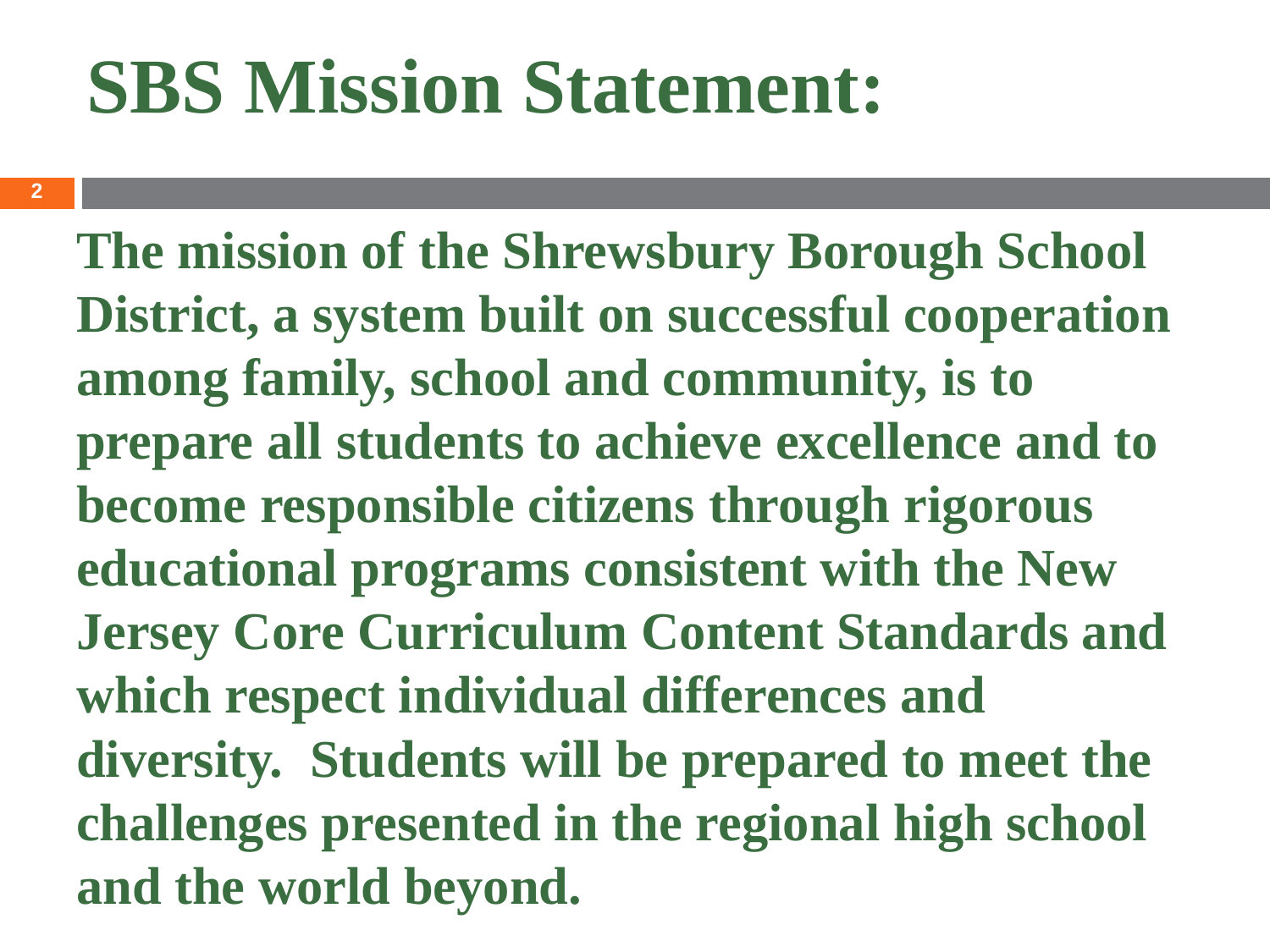# **Facilities Accomplishments This Year:**

- **3**
- **Reconfiguration of the Parking Lot in for better traffic flow as well as providing additional parking spaces for staff and guests**
- **Completion of a Direct Install Lighting Project throughout the district utilizing BPU Funds**
- **Reconfiguring the Media Center to maximize space & opportunities**
- **Begin renovating outdated bathroom facilities**
- **Continued to assess facility needs**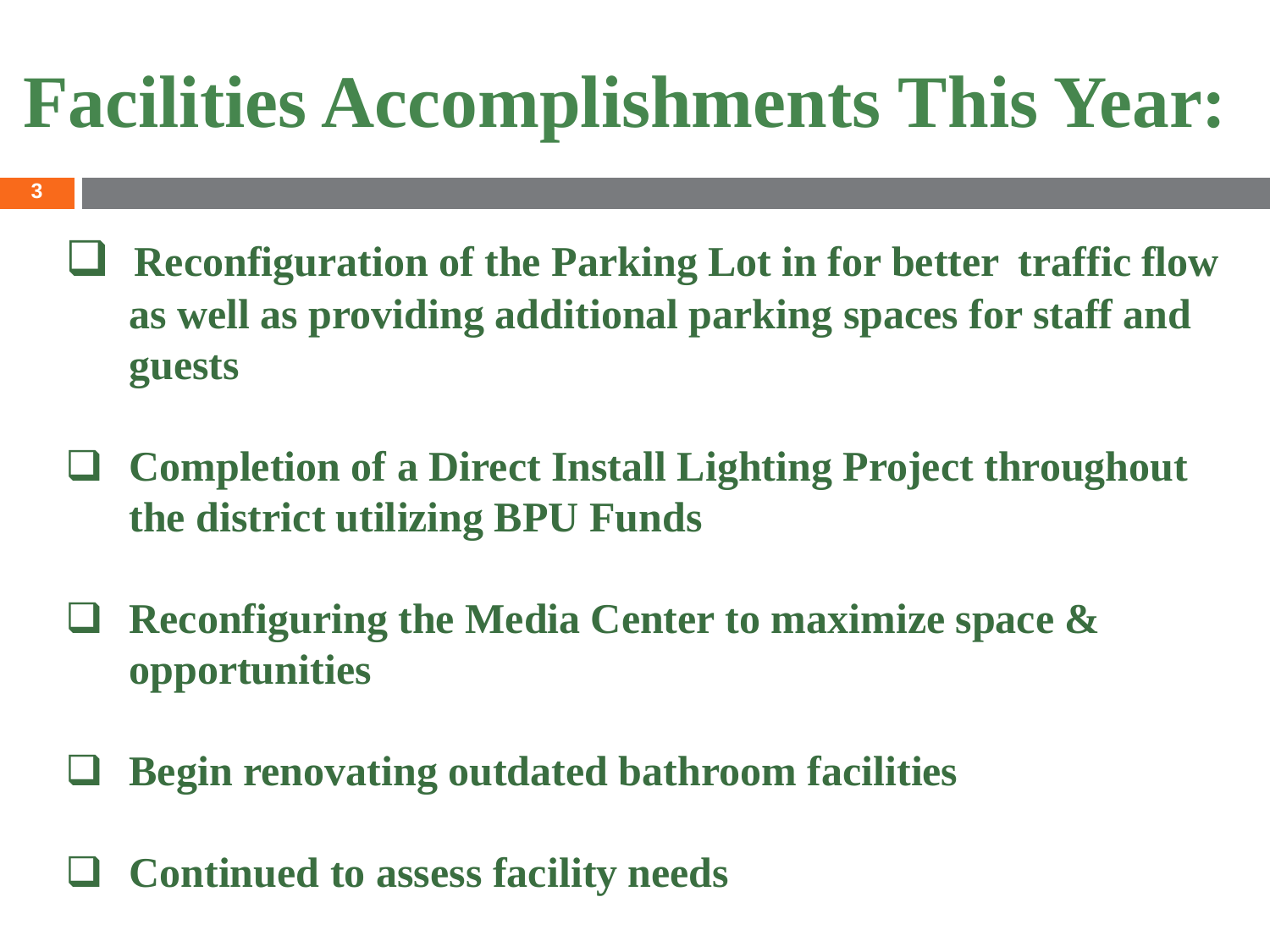### **Process:**

- **Established District/Board Priorities**
- **Analyze/Annualize Estimated Operating Costs including energy costs (gas & electric), district insurances, etc.**
- **Examine all internal opportunities for increased efficiency in 2020-2021**
- **Budget for District Contractual Obligations**
- **Zero-Based Budgeting Concept for supplies and instructional materials**
- **Consider & include State and Federal Mandates**
- **Tax Levy increase capped at 2%**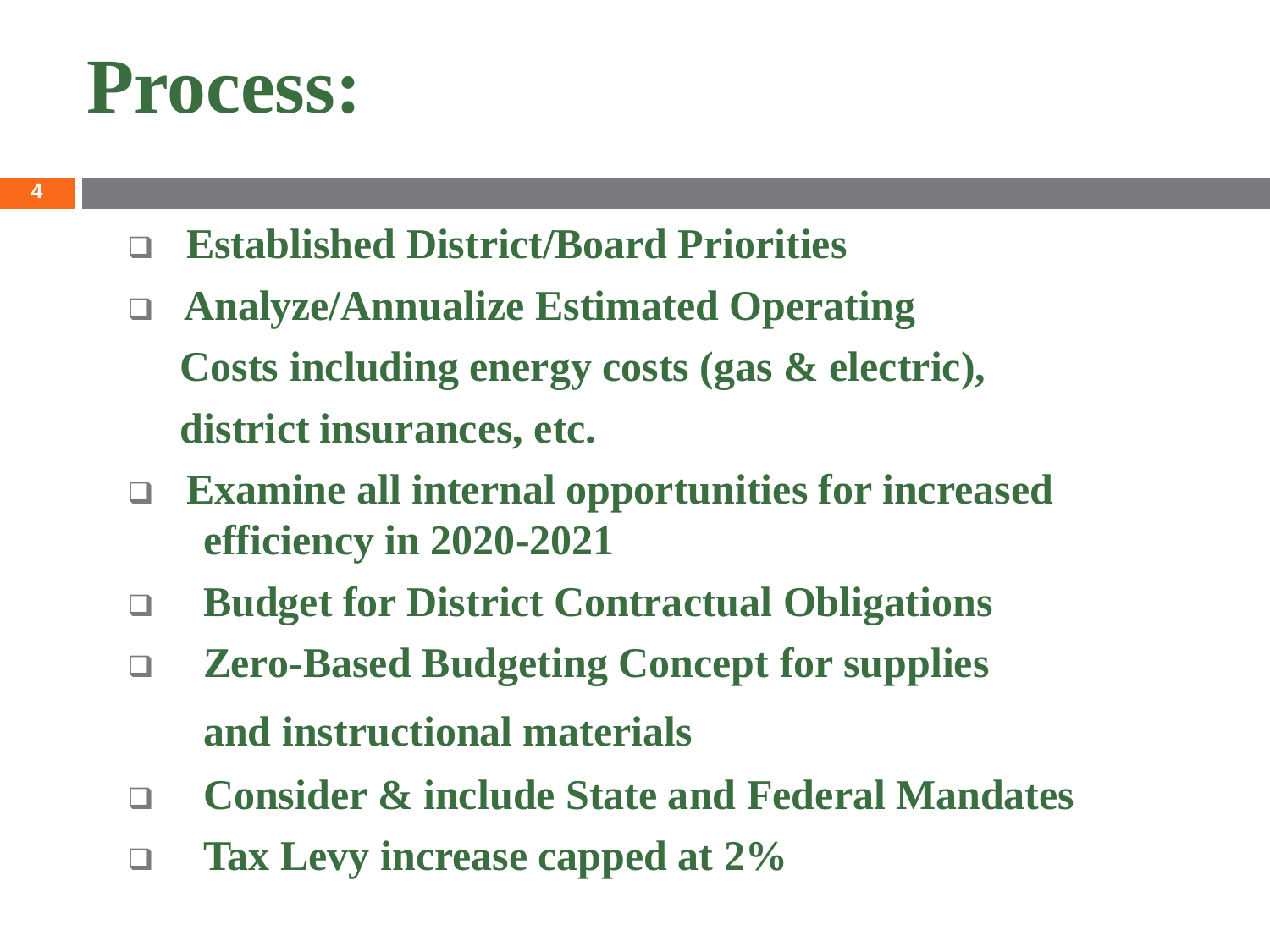# **Highlights:**

#### **Highlights of the 2020-2021 Budget Include:**

- **Maintaining the highest quality of instructional programs for our SBS students.**
- **Maintain/Expand the amazing club opportunities that SBS Students have access to**
- **Maintaining the district's allocation towards Pay to Play costs**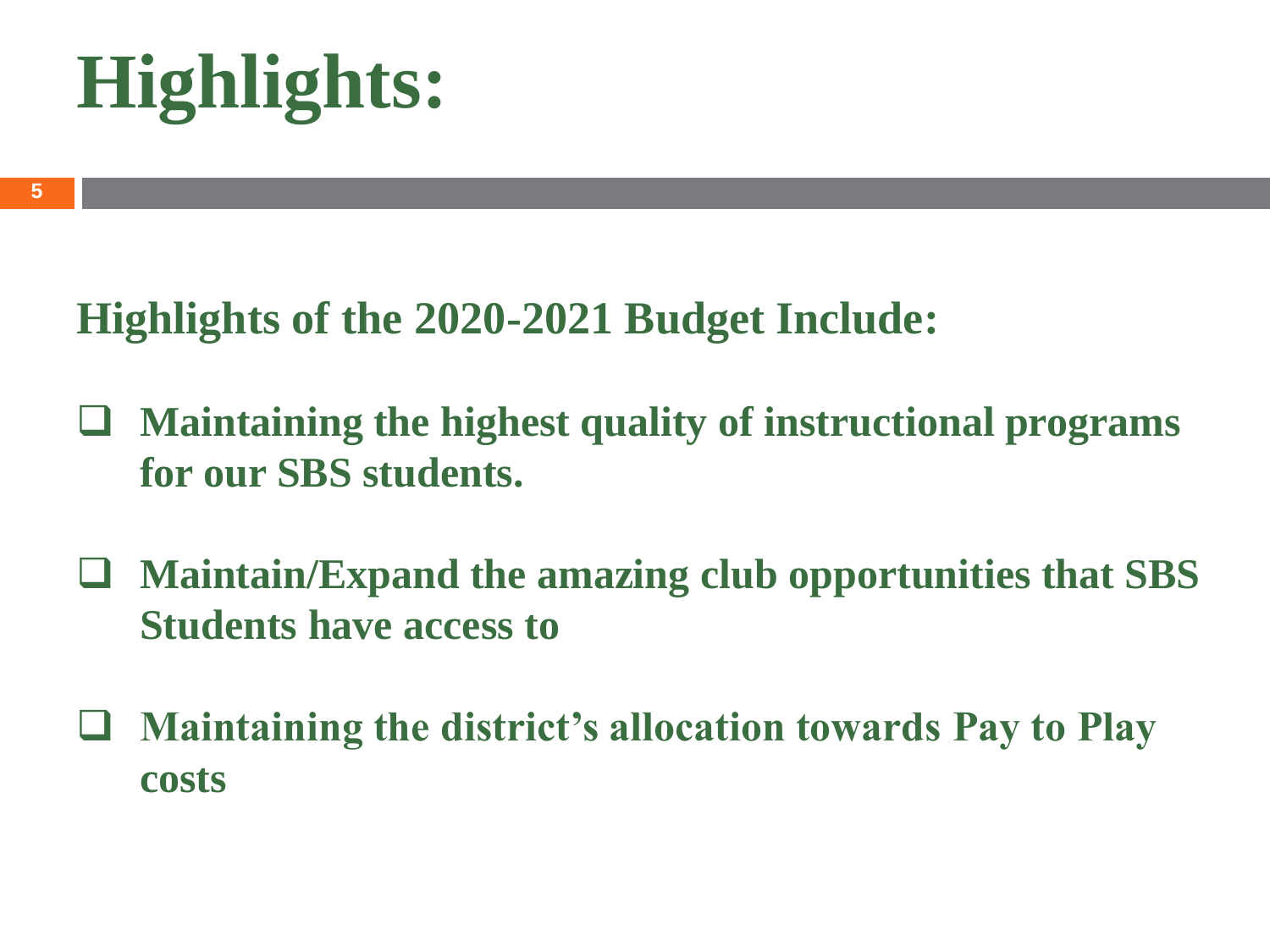# **Challenges:**

**6**

**Challenges of the 2020-2021 Budget Include:**

- **Several out of district placements with tuition, transportation & services for those placements**
- **Ongoing building maintenance**
- **Aging building mechanical systems ~ upcoming costly repairs**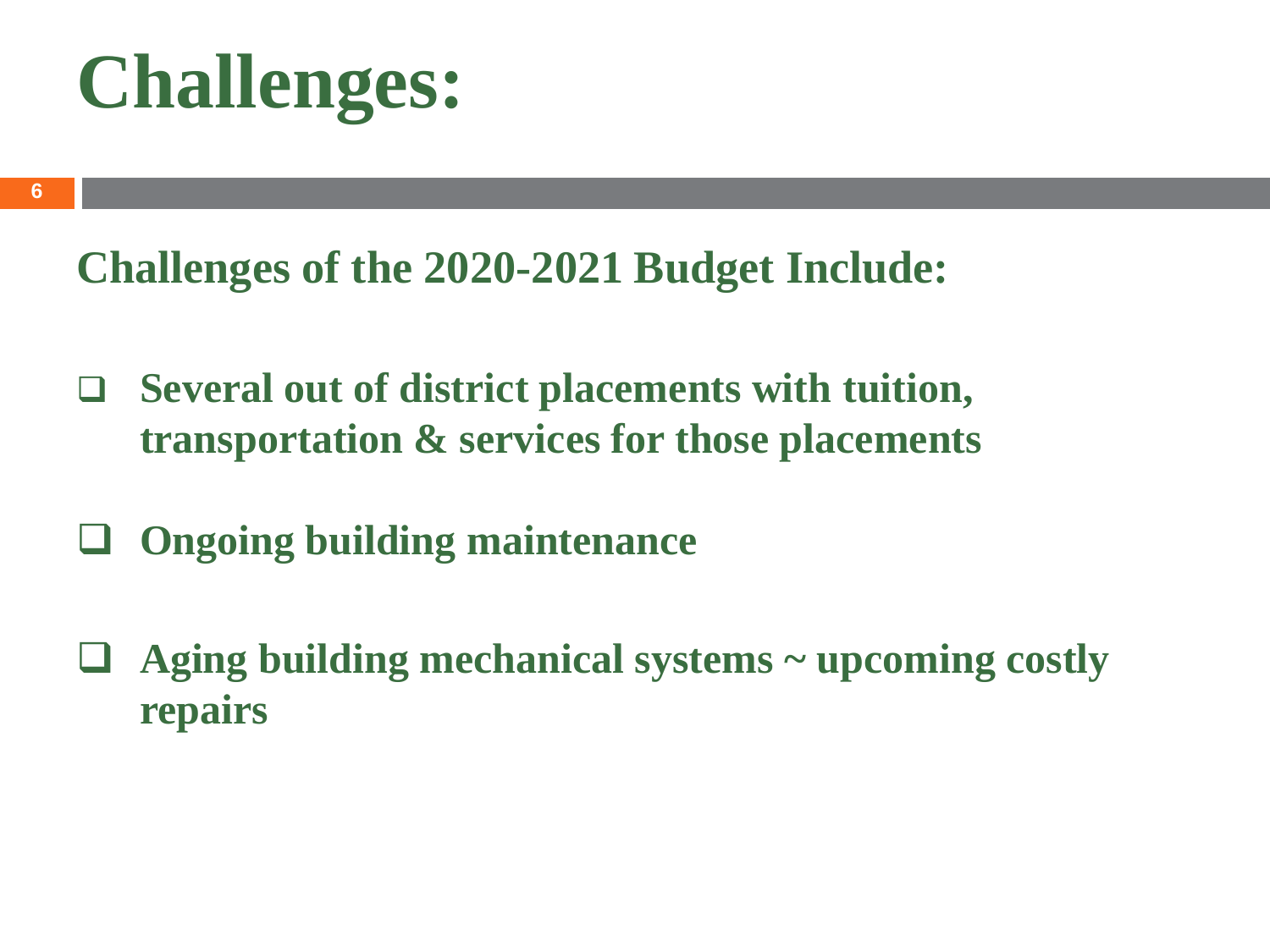#### **Summary of 2020-2021 Budget Expenditures**

| $\overline{7}$                                                 |           |           |                 |                                             |            |
|----------------------------------------------------------------|-----------|-----------|-----------------|---------------------------------------------|------------|
|                                                                | Actual    | Adjusted  | <b>Proposed</b> | <b>Percentage of Total</b><br><b>Budget</b> | Increase/  |
|                                                                |           |           |                 | <b>Percentage of Total</b>                  |            |
|                                                                | 2018/19   | 2019/20   | 2020/21         | <b>Budget</b>                               | Decrease   |
| <b>Regular Education Including:</b>                            | 3,070,495 | 3,082,107 | 3,208,868       | 35.47%                                      | 126,761    |
| Teacher Salaries(including Home Instruction)                   |           |           |                 |                                             |            |
| Instructional Supplies (including new curriculums)             |           |           |                 |                                             |            |
| Testing Materials/Purch. Prof. Svcs-Instruction                |           |           |                 |                                             |            |
| <b>Special Education Including:</b>                            | 1,473,012 | 1,685,881 | 1,747,486       | 19.31%                                      | 61,605     |
| ABA Outsource/Student Services In District/Out of District     |           |           |                 |                                             |            |
| Out of District Tuition/Transportation                         |           |           |                 |                                             |            |
| Extraordinary Services: 1 to 1 Aides                           |           |           |                 |                                             |            |
| Resource Room                                                  |           |           |                 |                                             |            |
| Reading Clinic                                                 |           |           |                 |                                             |            |
| Summer PSD Program                                             |           |           |                 |                                             |            |
| Summer ABA Program                                             |           |           |                 |                                             |            |
| District Wide Student/Instructional Services Including:        | 728,966   | 872,359   | 900,554         | 9.95%                                       | 28,196     |
| Attendance                                                     |           |           |                 |                                             |            |
| <b>Health Services</b>                                         |           |           |                 |                                             |            |
| Guidance                                                       |           |           |                 |                                             |            |
| Child Study Team                                               |           |           |                 |                                             |            |
| Curriculum and Instruction                                     |           |           |                 |                                             |            |
| Staff Development                                              |           |           |                 |                                             |            |
| Non Public Transportation                                      |           |           |                 |                                             |            |
| <b>Food Services</b>                                           |           |           |                 |                                             |            |
| <b>Extra Curricular Clubs/Sports:</b>                          | 60,038    | 70,333    | 65,000          | 0.72%                                       | (5, 333)   |
| <b>District Operations Including:</b>                          | 678,493   | 669,325   | 659,317         | 7.29%                                       | (10,008)   |
| Salaries - B&G Supervisor/Cust/Maintenance/Lunch Aides         |           |           |                 |                                             |            |
| Building & Grounds Maintenance/Supplies                        |           |           |                 |                                             |            |
| <b>Contracted Services/Crossing Guards</b>                     |           |           |                 |                                             |            |
| Property Insurance/Energy/Water/                               |           |           |                 |                                             |            |
| <b>School District Administration Including:</b>               | 776,054   | 864,066   | 818,254         | 9.04%                                       | (45, 812)  |
| Main School Office/Superintendent's Office/Business Office     |           |           |                 |                                             |            |
| Technology Coordinator/Board of Ed/Legal/Professionals         |           |           |                 |                                             |            |
| District Systems/bonds/Liability/Umbrella Insurance            |           |           |                 |                                             |            |
| <b>District Benefits Including:</b>                            | 1,579,827 | 1,708,696 | 1,635,621       | 18.08%                                      | (73, 075)  |
| Health/Dental/opt out/SS/Pension pmts/Ret. Payout/Unemployment |           |           |                 |                                             |            |
| <b>Tuition Reimbursement</b>                                   |           |           |                 |                                             |            |
| <b>Total General Fund:</b>                                     | 8,366,885 | 8,952,767 | 9,035,100       |                                             | 82,333     |
| Capital Projects Including: Generator/SDA State Assessment     | 77,174    | 144,561   | 12,628          | 0.14%                                       | (131, 933) |
| <b>Roof Repair/Building Plumbing</b>                           |           |           |                 |                                             |            |
| <b>Total General Fund Budget:</b>                              | 8.444.059 | 9.097.329 | 9.047.728       | 100.00%                                     | (49.601)   |